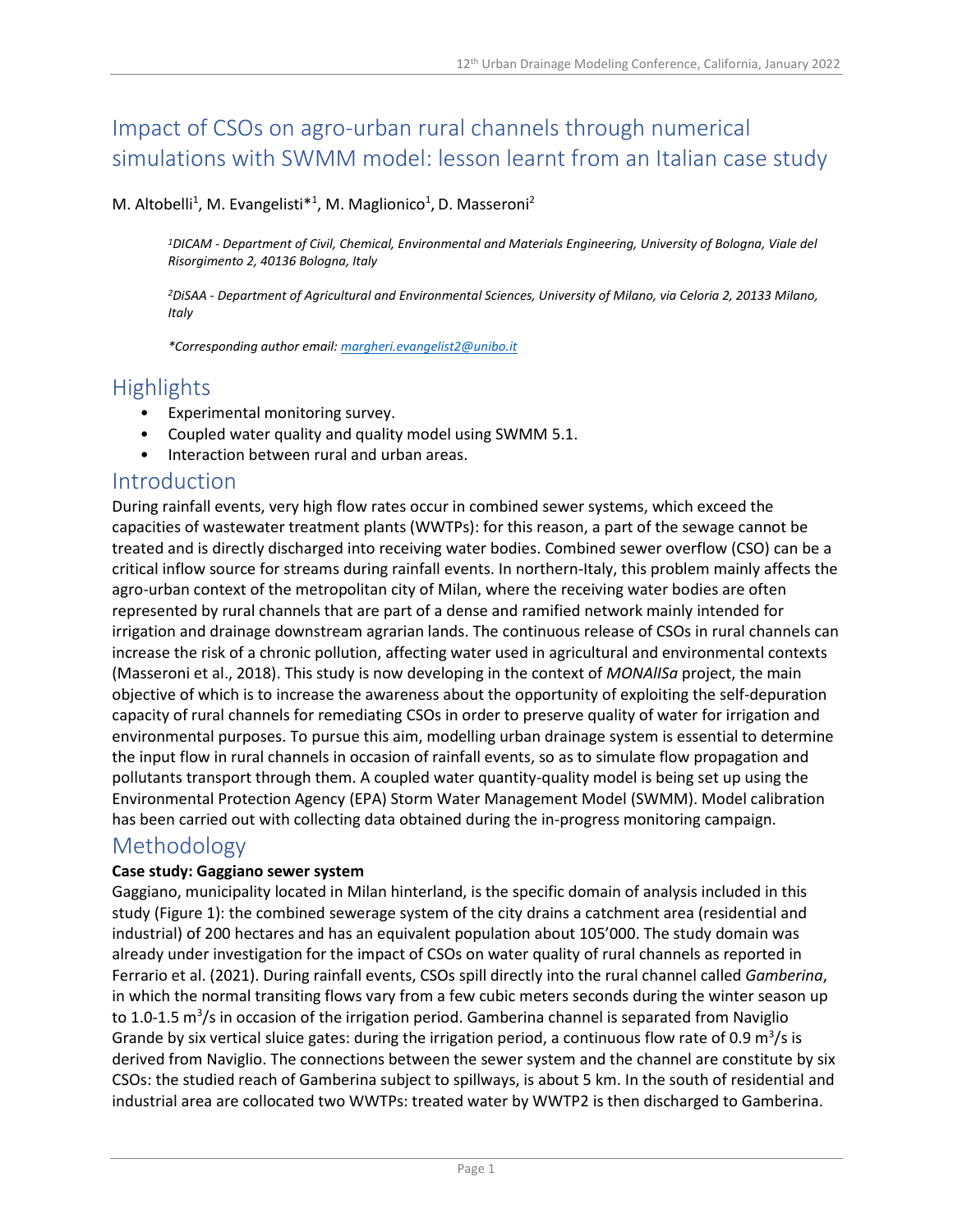

**Figure 1.** Case study domain: sewer network and measuring system collocation.

#### **Monitoring survey**

Aim of the present work is to indagate the real CSOs water quality impact on the agricultural network: for this reason, a dense measuring system has been set up (Figure 1). Two measuring and sampling points are placed on the Gamberina channel: both sampling points are equipped with a 24 bottles automatic water sampler integrated with a level gauge each. Sampling starts when water level rises above a defined threshold. Upstream sampler (U) is located at 800 meters downstream the gates and it's distant 200 meters by the downstream sampler (D). 6 rainfall gauges located on the catchment and 11 flow meters in sewer system record continuously. Experimental survey is still in progress: to date, six rainfall events have been recorded (10 February, 11 April, 29 April, 1 May, 24 May and 8 July 2021). Water quality and hydraulic data collected has been employed to perform model calibration.

#### **Model construction**

The Storm Water Management Model (SWMM) (Rossman, 2015) is used to build the hydraulic model of Gaggiano urban drainage system: SWMM model has been derived from GIS model. Through *swmmr*  package (Leutnant et al., 2019), features relating to size and position of junctions and pipes have been extrapolated from the GIS model. The model framed (Figure 2) divides the area into 1301 subcatchments, connected with 1355 nodes and 1439 pipes: also, Gamberina canal was designed importing 54 detected cross sections. The model was solicited with measured rainfall at rain gauges: Figure 3 shows the simulated hydrograph in CSO number 416 in occasion of rainfall event of 1 May 2021.

# Results and discussion

The model has been calibrated based on collected experimental data. Calibration parameters has been obtained comparing concentration and flow curves registered and simulated in correspondence of downstream sampler and flow meters in sewage system. Despite the results are being processed, the evolution of concentration curves in transition from the upstream to the downstream sampler will allow